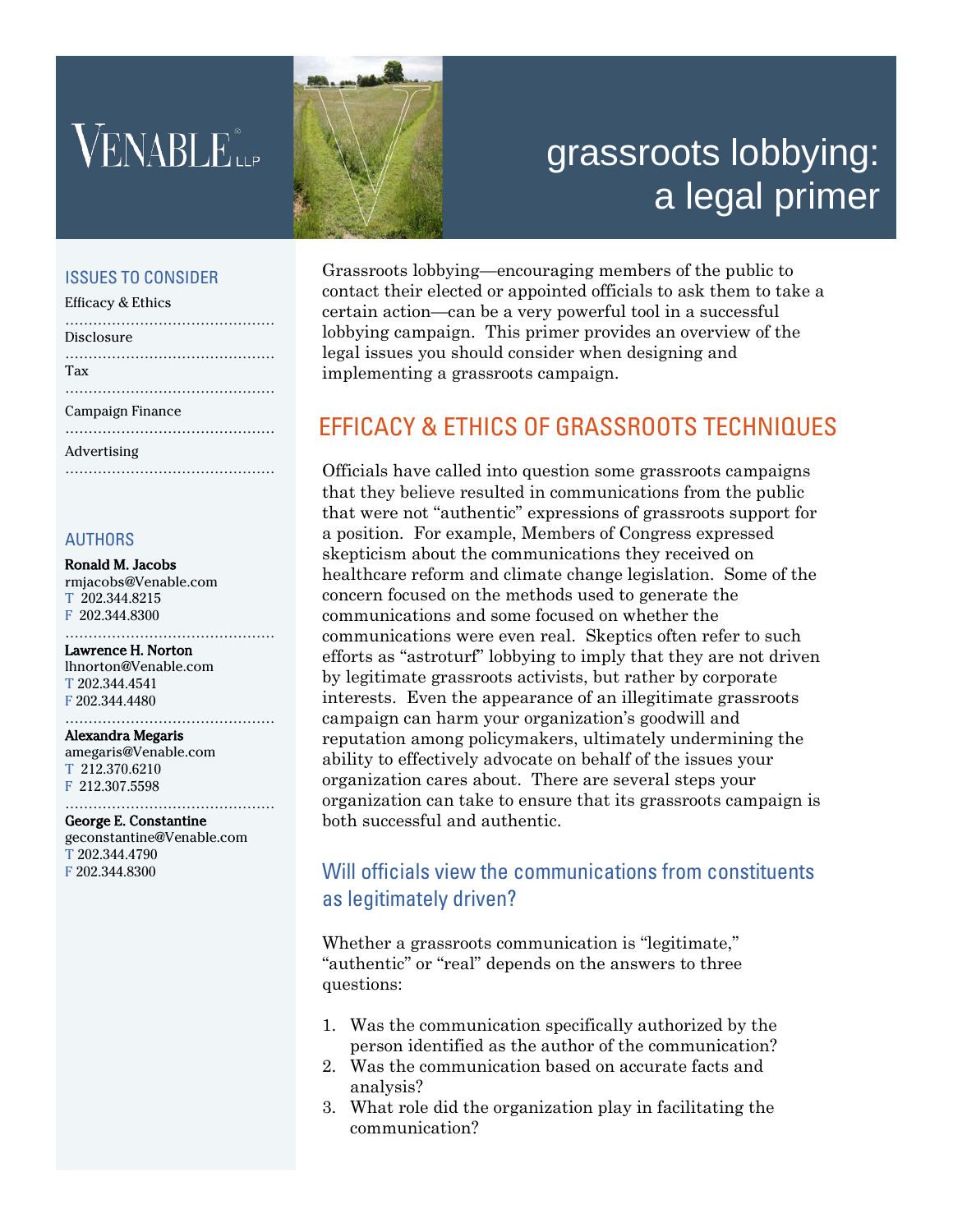As described below, your organization must implement policies and procedures to prevent outright fraud and deception in its grassroots campaign. Less straightforward, however, is determining what role your organization will play in the campaign. Will it simply fund efforts to reach out and inform the public, or will it actively coordinate campaign activities? The more an organization—be it a corporation, trade association, or nonprofit charity—controls and/or directs the grassroots activities, the less genuine the resulting communication may appear in the eyes of the official and public. A grassroots campaign, although organized by an association, company, or coalition, should allow for genuine interaction with members of the public. Your organization must carefully consider how to strike the appropriate balance between facilitating grassroots participation and overreaching.

### Are the communications real?

Your grassroots campaign must be monitored and verified to prevent fraudulent or deceptive grassroots outreach. Fraudulent or deceptive grassroots outreach include sending communications from a person or group that does not exist, signing or otherwise authenticating a communication on behalf of a person or group who did not specifically authorize such communication, or knowingly submitting false information to an official. While this may seem obvious, the risk of fraud in grassroots campaigns—in particular larger campaigns involving professional vendors—is real. In the past few years, Members of Congress have received fraudulent letters on climate change and the Commodities Futures Trading Commission has received fake comments. In both cases, the letters were submitted by a contractor, bearing the names of real people and organizations, who had not signed the letters.

Your organization should take the following steps to prevent fraud:

- $\Box$  Implement policies and procedures for employees and vendors.
- $\Box$  Establish verification procedures.
- $\Box$  Require all communications generated through the campaign to be sent directly from the individual writing the letter or email to the official (in other words, do not send the communications on the individual's behalf).
- $\Box$  Require your vendors and employees to report any potential occurrences of fraud immediately.
- $\Box$  Spot check petitions, letters, etc. to confirm validity of the individuals' names.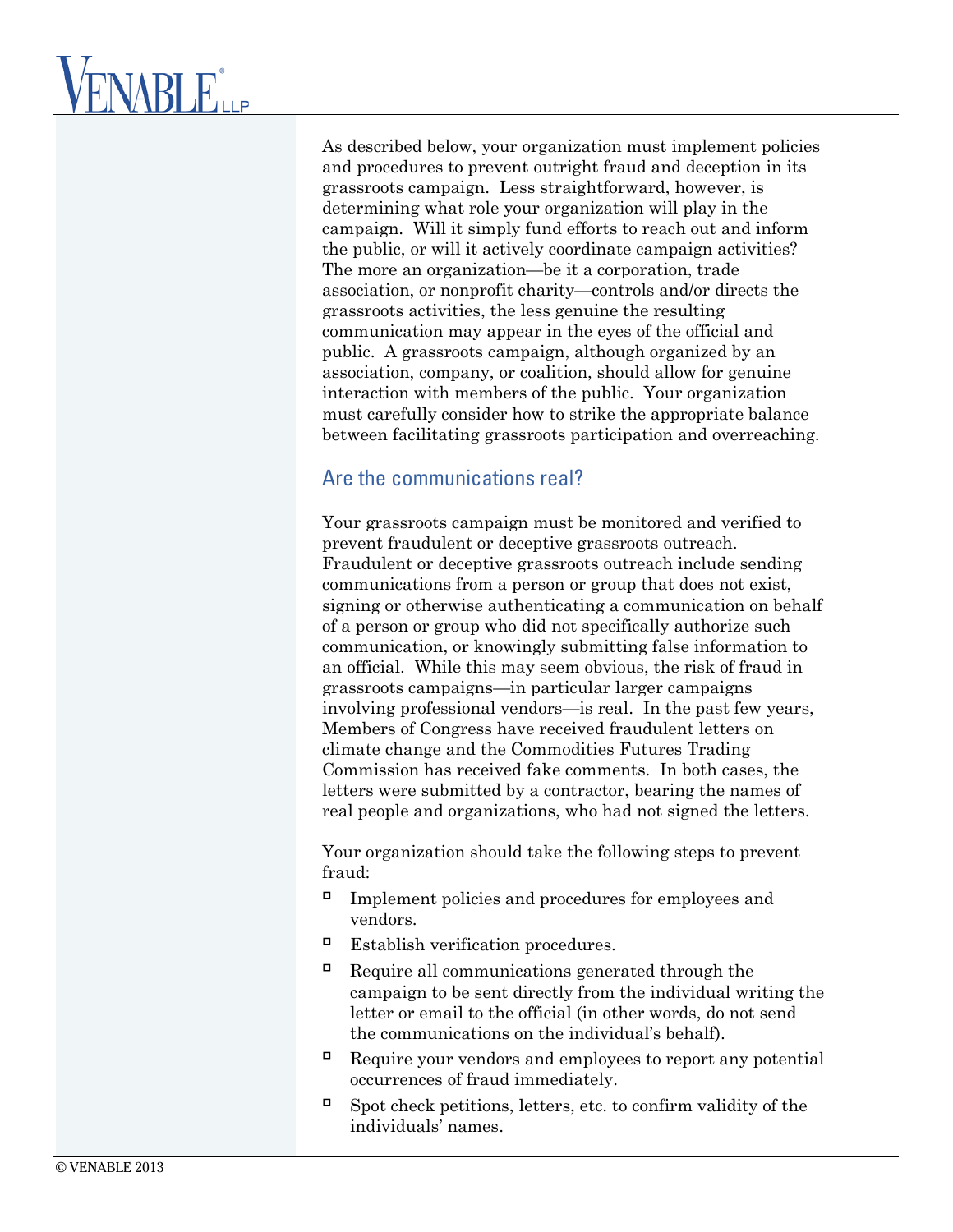# **VENABLE**LLP

- $\Box$  Do not compensate vendors or employees on a percommunication basis.
- $\Box$  Do not provide incentives to individuals to contact public officials.

#### Is your message fair and truthful?

It is important that your grassroots campaign is based on truthful and not misleading facts, analysis, and information. The information you disseminate to educate and inform the public will be scrutinized by public officials and your opponents alike. Using unbiased, peer-reviewed sources minimizes the probability that the accuracy of your information will be called into question. Similarly, you should be completely transparent with the public regarding the identity of the source of the data or study you rely on. In particular, if your organization provided financial support for the development of the data or study, it should be disclosed.

Finally, you should avoid using scare tactics to motivate the public to get involved. This is particularly important if your supporters come from vulnerable segments of the population. As demonstrated during the health reform debate, any shortterm benefits could be outweighed by long-term harm to your organization's credibility. Scare tactics would include inflated claims about the impact of legislation or a regulatory decision that are not supported by legitimate facts or studies, or an appeal to concerns that are not addressed or impacted at all by the legislation or regulation.

### DISCLOSURE OF GRASSROOTS ACTIVITY

#### Federal and state lobbying disclosure

Various federal and state laws require organizations that fund or participate in grassroots lobbying to disclose their grassroots lobbying activities.

On the federal side, disclosure may be required under the Federal Lobbying Disclosure Act ("LDA"). The LDA requires an organization to report lobbying activities if one or more of its employees spends more than 20% of his time on lobbying activities. Grassroots lobbying, however, does not fall within the LDA's definition of lobbying, and thus does not have to be reported on your organization's LDA report *unless* you elect to track and disclose lobbying expenses using the Tax Code's definition of lobbying. Under the LDA, an organization can track and disclose lobbying expenses on their LDA reports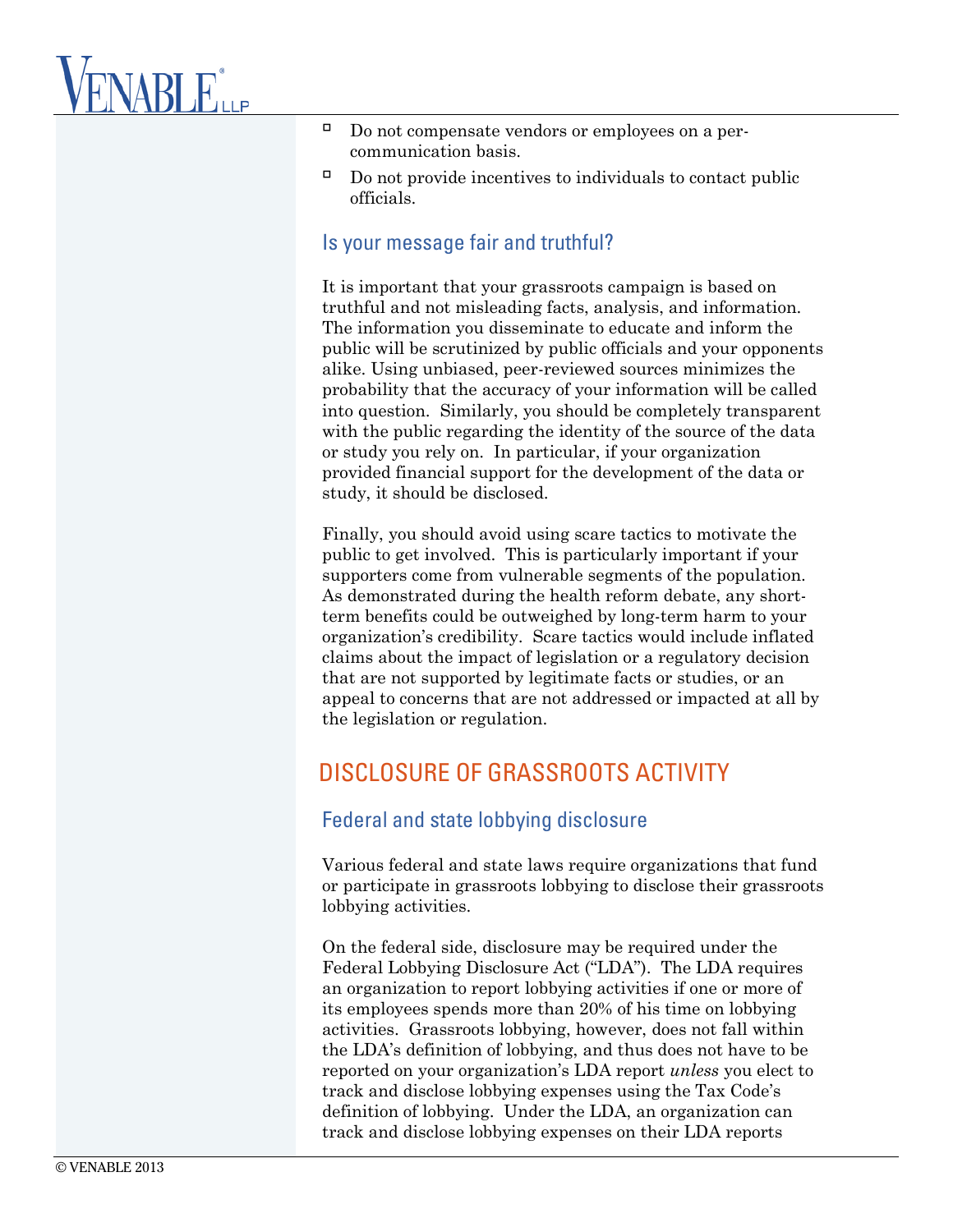using either the LDA's definition of lobbying or the Tax Code's. As discussed below, the Tax Code's definition of lobbying includes grassroots lobbying.

A majority of state lobbying disclosure laws define lobbying to include grassroots or "indirect" lobbying. In some states, you must register and report grassroots lobbying conducted in that state, regardless of whether you are registered for conducting direct lobbying. In other states, grassroots must be reported only if you already are registered for direct lobbying. Grassroots lobbying aimed at influencing federal policy does not have to be reported to the states.

#### Tax issues

The Tax Code imposes different reporting rules depending on whether your organization is a trade association,  $501(c)(3)$ charity, or business. It also imposes limits on the amount of lobbying a  $501(c)(3)$  may do.

*Trade Associations:* Trade associations may participate in lobbying, but are required to tell their members what percentage of dues are nondeductible. Similarly, businesses may engage in lobbying, but are prohibited from deducting lobbying expenses as a business expense. Under Section 162(e) of the Tax Code, which applies to associations and corporations, lobbying is broadly defined as "[a]ny attempt to influence the general public, or segments thereof, with respect to elections, legislative matters, or referenda." Under this definition, trade associations and for-profit corporations must track grassroots lobbying expenses as lobbying expenses.

*501(c)(3):* Organizations exempt from taxation pursuant to section 501(c)(3) of the Internal Revenue Code are subject to stringent restrictions on the amount of lobbying activity in which they may engage. Section  $501(c)(3)$  permits lobbying (which includes direct lobbying and grassroots lobbying) as long as it is not a "substantial part" of an organization's total activities.

There are two options for 501(c)(3)s when it comes to determining what constitutes lobbying. They can use the general "facts and circumstances" test to determine whether their lobbying activities are a substantial part or they may make the 501(h) election. This election provides more clarity on what is and is not lobbying, and provides a specific dollar limit on how much lobbying an organization may conduct.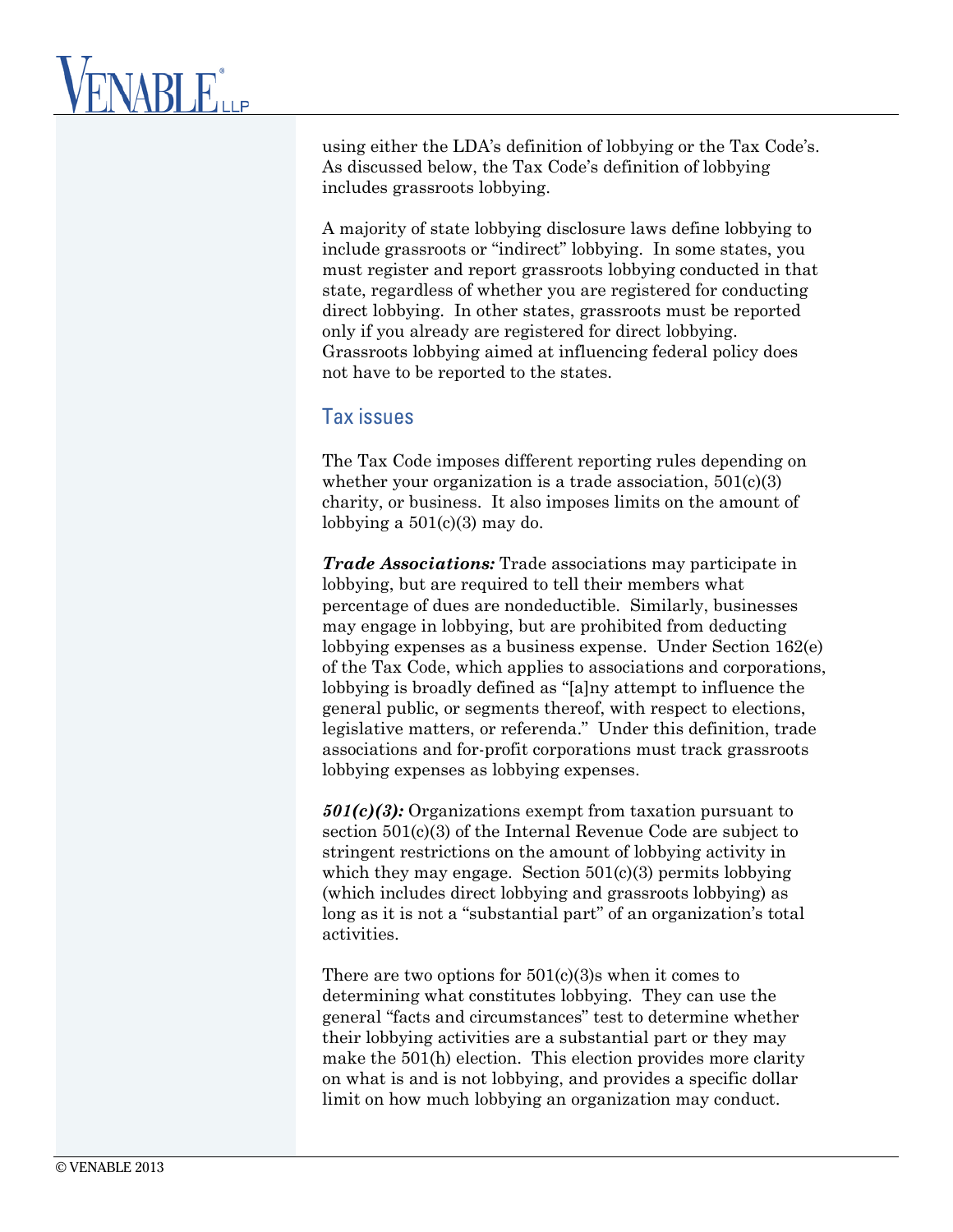# **VENABLE**LLP

Under Section 501(h) of the Tax Code, grassroots lobbying is defined as any communication to the public that:

- $\Box$  refers to specific legislation;
- $\Box$  reflects a point of view on the legislation; and
- $\Box$  encourages the recipients to *take action* with respect to the specific legislation by contacting their legislators.

The costs of researching, drafting, planning, reviewing, and mailing—including any amount paid in compensation for an employee's work on any of these activities—are considered lobbying expenses. For more information on the 501(h) election, please click **[here](http://www.venable.com/files/Publication/8246ca29-407a-463a-b5d0-278bde1d2927/Presentation/PublicationAttachment/9adfa19f-fa25-4abd-b2fc-34c43dc83cad/Political_Alert_501_c__3_7.31.09.pdf)**.

### CAMPAIGN FINANCE CONSIDERATIONS

In the recent U.S. Supreme Court case, *Citizens United v. FEC*, the Court struck down a federal ban on "independent expenditures" and "electioneering communications" made by nonprofit and for-profit corporations. Independent expenditures are payments made to fund communications, such as television ads, that expressly advocate the election or defeat of a specific candidate for federal office. Electioneering communications are expenditures by corporations made within 60 days of a general election or 30 days of a primary election if the expenditure is used to fund a communication that is made by broadcast, cable, or satellite, and refers to a clearly identified candidate for federal office.

Under *Citizens United*, your organization has new tools for conducting grassroots outreach. For example, you can now pay for print, internet, radio, and television advertising; place endorsements on your organization's website; and place advertisements on your organization's website. Such activities, however, may trigger disclosure requirements under campaign finance law. Moreover, the *Citizens United* decision did not impact direct giving ("contributions") to candidates, PACs or political parties, which is still prohibited. As such, expenditures may not be coordinated with a candidate, which would change the expenditure into an in-kind contribution. The Federal Election Commission ("FEC") has issued a complicated framework for determining what is considered to be "coordinating," which is outside the scope of this primer.

While the Supreme Court overturned a number of restrictions, it did uphold certain disclosure obligations that apply to electioneering communications and independent expenditures.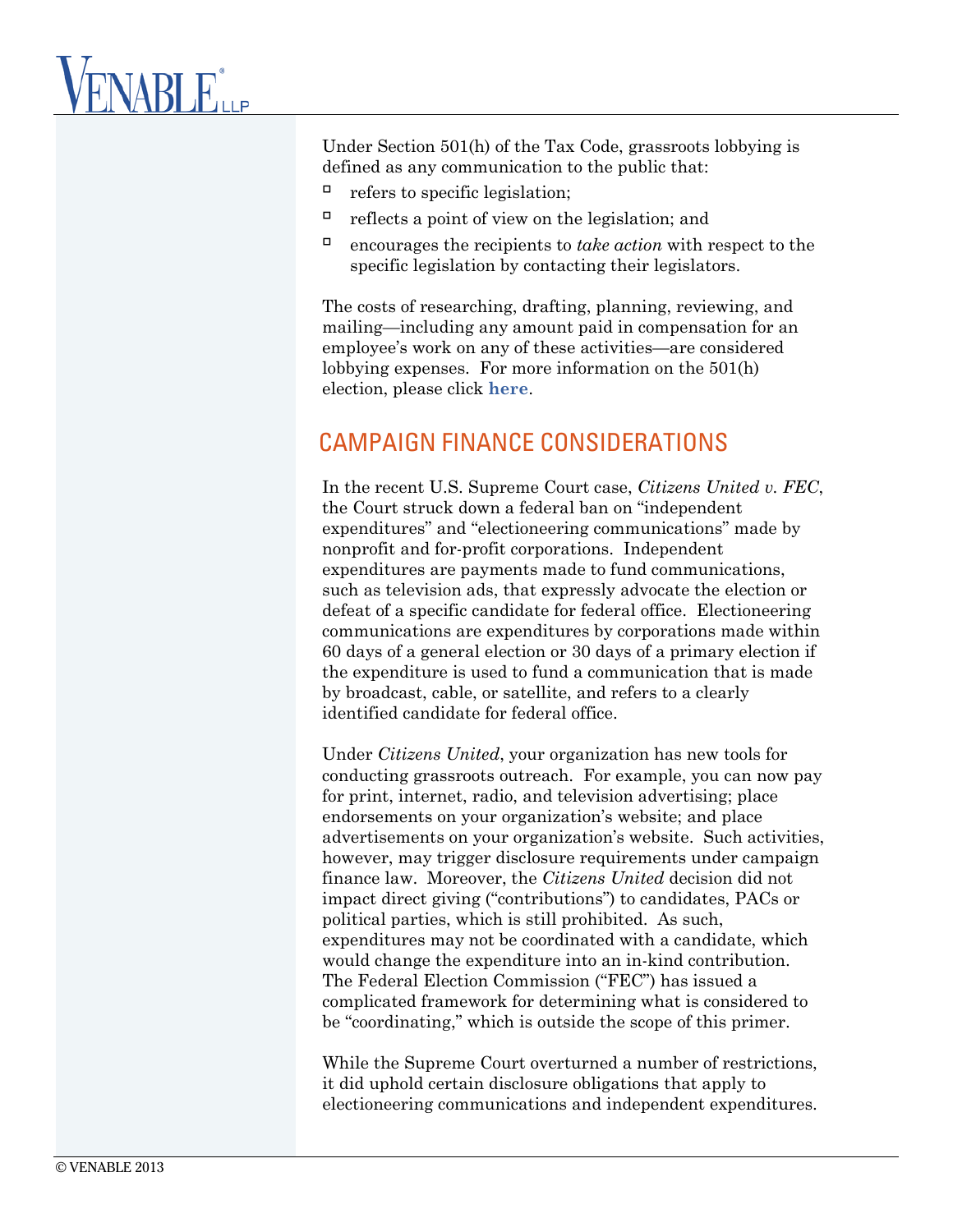Therefore, to the extent your organization spends over \$10,000 during any calendar year to fund communications through broadcast, radio, satellite, or cable that refer to clearly identified candidates within 30 days of a primary election or 60 days of a general election, it will have to file disclosures with the FEC revealing (1) the corporation making the communication, (2) the amount spent, (3) and certain contributors.

Expenditures for express advocacy must be reported to the FEC when they aggregate more than \$250 for an election. This includes information about the amount of the expenditures and information about contributors who gave more then \$200 if the contribution "was made for the purpose of furthering the reported independent expenditure." If the independent expenditures exceed \$10,000, then reports must be filed with the FEC within two days of the expenditure (one day for expenditures that exceed \$1,000 made within 20 days of the election).

## ADVERTISING LAW ISSUES

### Television & Radio

All television and radio advertisements must identify the sponsor of the advertisement and include certain specified disclaimers.

If the communication involves candidates, then there are additional FEC rules that apply. Communications not authorized by the candidate, as would almost certainly be the case for an independent expenditure or electioneering communication not coordinated with the candidate, must (1) provide a name and address (or web address) for the entity making the communication, (2) state that the communication is not authorized by any candidate, and (3) include the following audio statement: "\_\_\_ is responsible for the content of this advertisement." If transmitted through television, this statement must also appear on screen in accordance with specifications set forth in FEC regulations.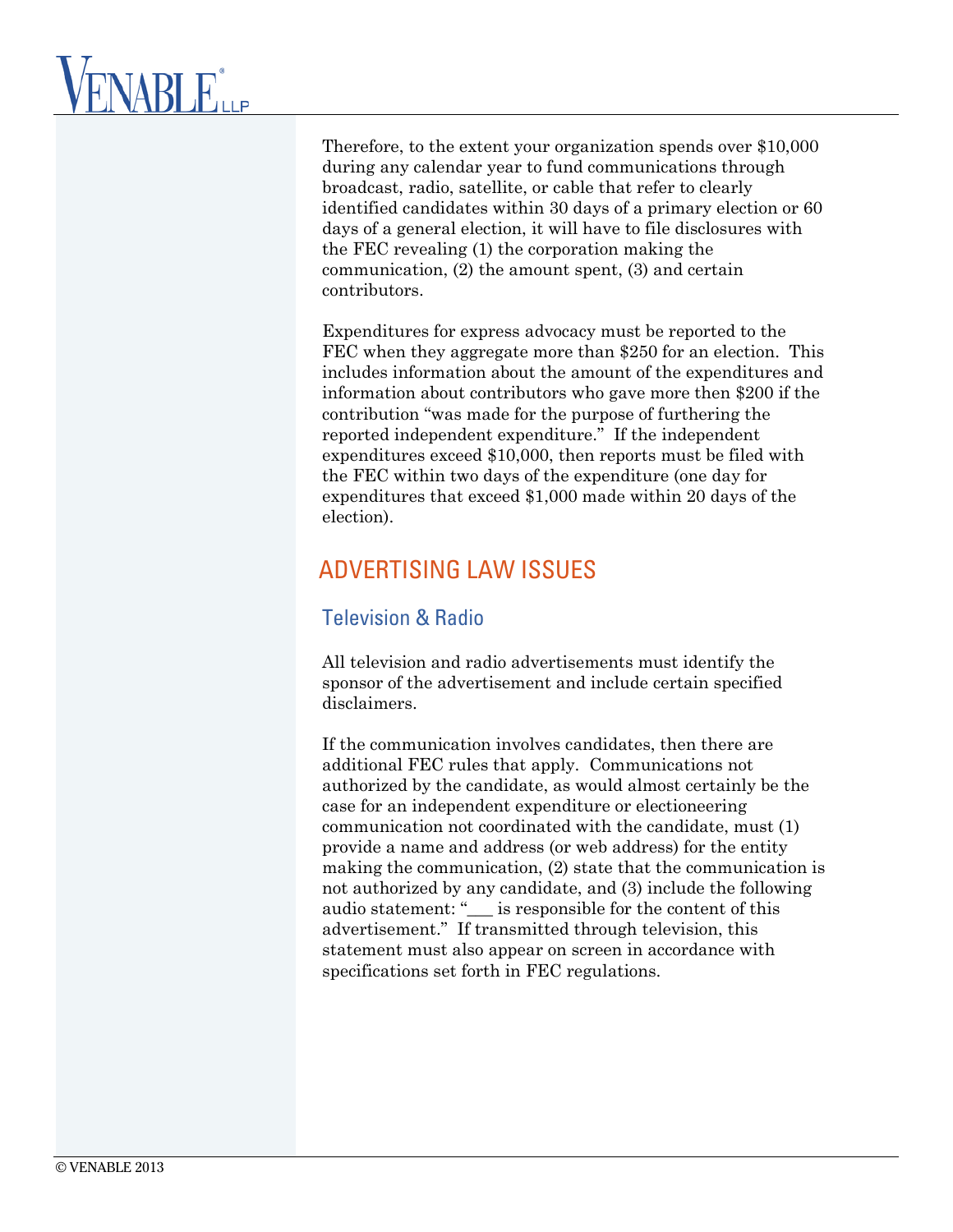### Email

The use of email to communicate with constituents regarding public policy unlikely triggers CAN-SPAM issues. However, to the extent that the emails contain any message advertising or promoting a commercial product or service, the email may be subject to the statute's requirements.

Messages that fall under the "commercial" category are subject to three key requirements: (i) provision of an electronic opt-out mechanism that recipients can use to refuse future e-mail solicitations (opt-out requests must be honored within 10 days of receipt), (ii) prominent disclosure of the fact that the e-mail contains an "advertisement" or "solicitation" (unless the recipient has provided his or her "affirmative consent" to receive commercial e-mails from the chamber), and (iii) inclusion of the sender's valid physical postal address.

#### Phone

Under the Federal Communications Commission's rules implementing the Telephone Consumer Protection Act, "robocalls" to cellular telephones are prohibited without the prior express consent of the called party. Several courts have found that this prohibition extends to text messages. Such calls to residential telephone numbers are permissible to the extent they do not contain any commercial content.

## **CONCLUSION**

A successful grassroots campaign can be an important part of a lobbying effort, particularly if it is done well. Should you have additional questions about grassroots campaigns, please contact **[Ron Jacobs](http://www.venable.com/Professionals/Bio.aspx?Bio=43b5823b-303b-4fb3-9346-647f0c749500&view=events)** at 202.344.8215 or [rmjacobs@venable.com,](mailto:rmjacobs@venable.com) **[Larry Norton](http://www.venable.com/lawrence-h-norton/)** at 202.344.4541 or [lhnorton@Venable.com,](mailto:lhnorton@Venable.com) **[Alexandra Megaris](http://www.venable.com/alexandra-megaris/)** at 212.370.6210 or [amegaris@venable.com,](mailto:amegaris@venable.com) or **George Constantine** at 202.344.4790 or [geconstantine@Venable.com.](mailto:geconstantine@Venable.com)